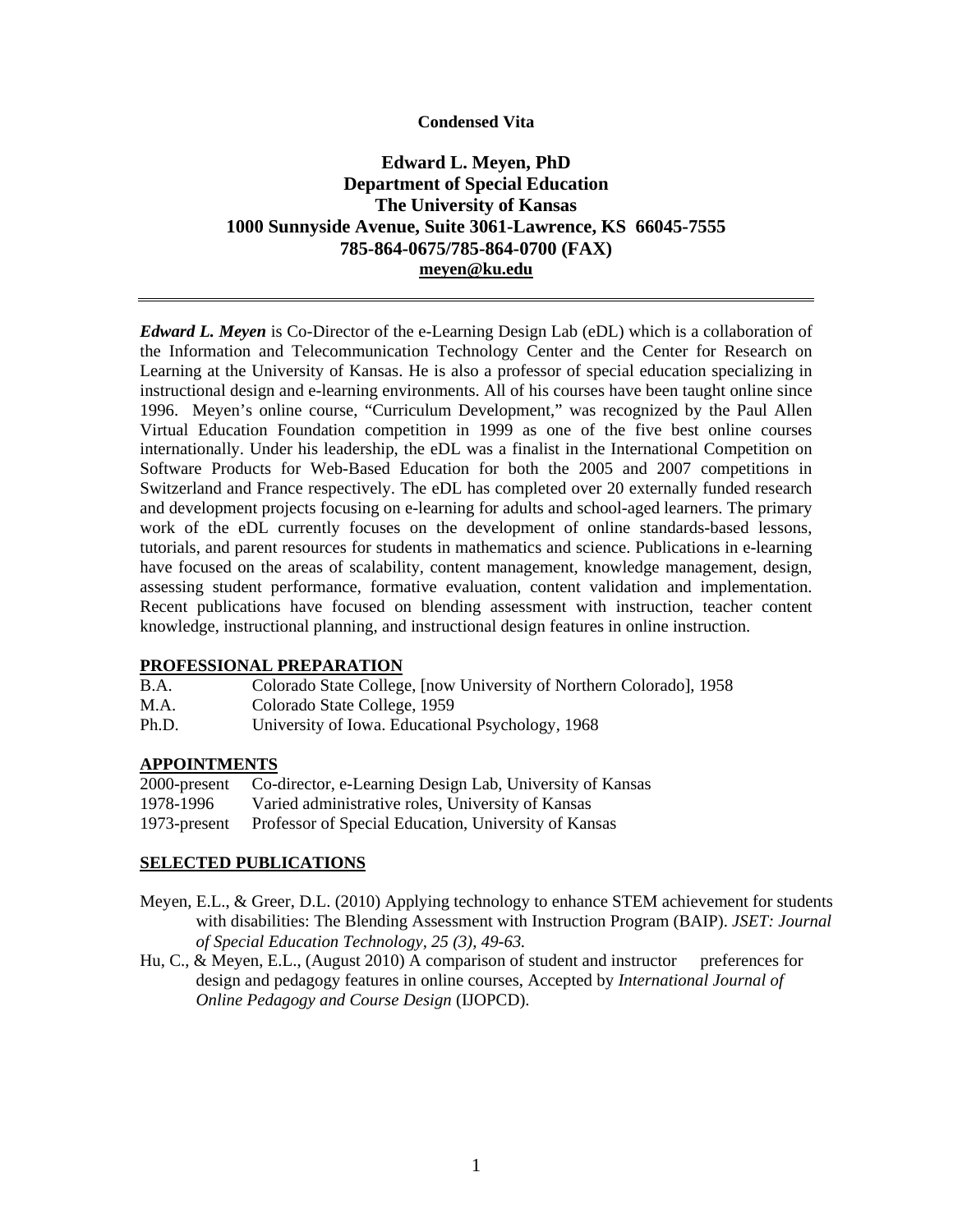- Seok, S., DaCosta, B., Meyen, E, L., Poggio, J., & Kinsell, C. (2010) Computer-mediated intersensory learning model for students with learning disabilities: Why do we need a new learning model? *TechTrends, 54*(2), 63-71
- Greer, D.L., & Meyen, E.L. (2009, November) Special education teacher education: A perspective on content knowledge. *Learning Disabilities Research & Practice, 24*(4), 196-203*.*
- Meyen, E.L., & Greer, D.L. (2009, January). The role of instructional planning in math instruction for students with learning disabilities. *Focus on Exceptional Children, 41*(5)*.*
- Meyen, E.L., Greer, D.L., & Poggio, J.C. (2009, January) Blending assessment with standards-based instruction as an approach to adding equity to No Child Left Behind (NCLB). *Forum on Public Policy*, Summer 2008 edition: http://forumonpublicpolicy.com/summer08papers/archivesummer08/meyen.pdf.
- Seok, S., Meyen. E.L., Poggio, C. J., Semon. R. S., & Tillberg-Webb, H. (2008). Evaluation criteria for the educational web information system. Quarterly Review of Distance Education, 2(9).

# **SELECTED BOOKS**

- Seok, S., Dacosta, B., & Meyen, E. L. (2010) Handbook of research on human cognition and assistive technology: Design, accessibility and transdisciplinary perspectives. New York: Idea Group (In Press).
- Meyen, E.L. and Bui, Y.N. (2007). Teaching Exceptional Children and Youth in Today's Schools: What beginning teachers need to know (4th edition). Denver, CO: Love Publishing. (Also available in e-book format.)
- Meyen, E.L., Bui, Y. (Eds.) (2006). Exceptional Children in Today's Schools: *What Teachers Need to Know* Denver: Love Publishing Co.
- Meyen, E.L., Vergason, G., Whelan, R. (Eds.) (1998). *Educating Students with Mild Disabilities.* Denver: Love Publishing Co.
- Meyen, E.L., Vergason, G., Whelan, R. (Eds.) (1996). *Strategies for Teaching Exceptional Children in Inclusion Setting.* Denver: Love Publishing Co.
- Meyen, E.L., et. al., 3rd Edition (1996). *Exceptional Children in Today's Schools,* Denver: Love Publishing Co.

#### **RESEARCH ACTIVITIES**

- White, G., Reichart, A., Meyen, E.L., (2009-2011) National Institute on Disability and Rehabilitation Research, Field-Initiated Proposal-#H133G070160, "Accommodations in Postsecondary Education: Learning How to Get What You Need." Subcontract: eLearning Design Lab, \$90,000.
- Meyen, E.L., Poggio, J.P., Miller, J.R., (2006-2010) "Preparing Students with Learning Disabilities for Careers in Math and Science by Achieving Curriculum Standards." National Science Foundation. \$ 299,867
- Meyen, E.L, Poggio, J.P., Aust, R.J., Smith, S.J., (2006-2008) "Cyber Assessment Merger Project," A supplemental extension of three FIPSE Projects: University of Kansas, School Performance Network, and the University of Oregon. U.S. Department of Education. Fund for Improvement of Post Secondary Education (FIPSE): CFDA 84.116A - \$ 99,000.
- Meyen, E.L., Poggio, J.P., Aust, R.J., Smith, S.J., (2004-2008) "Advanced Technologies for Using Assessment Data to Improve Student Achievement-CFDA 84.116A-Application